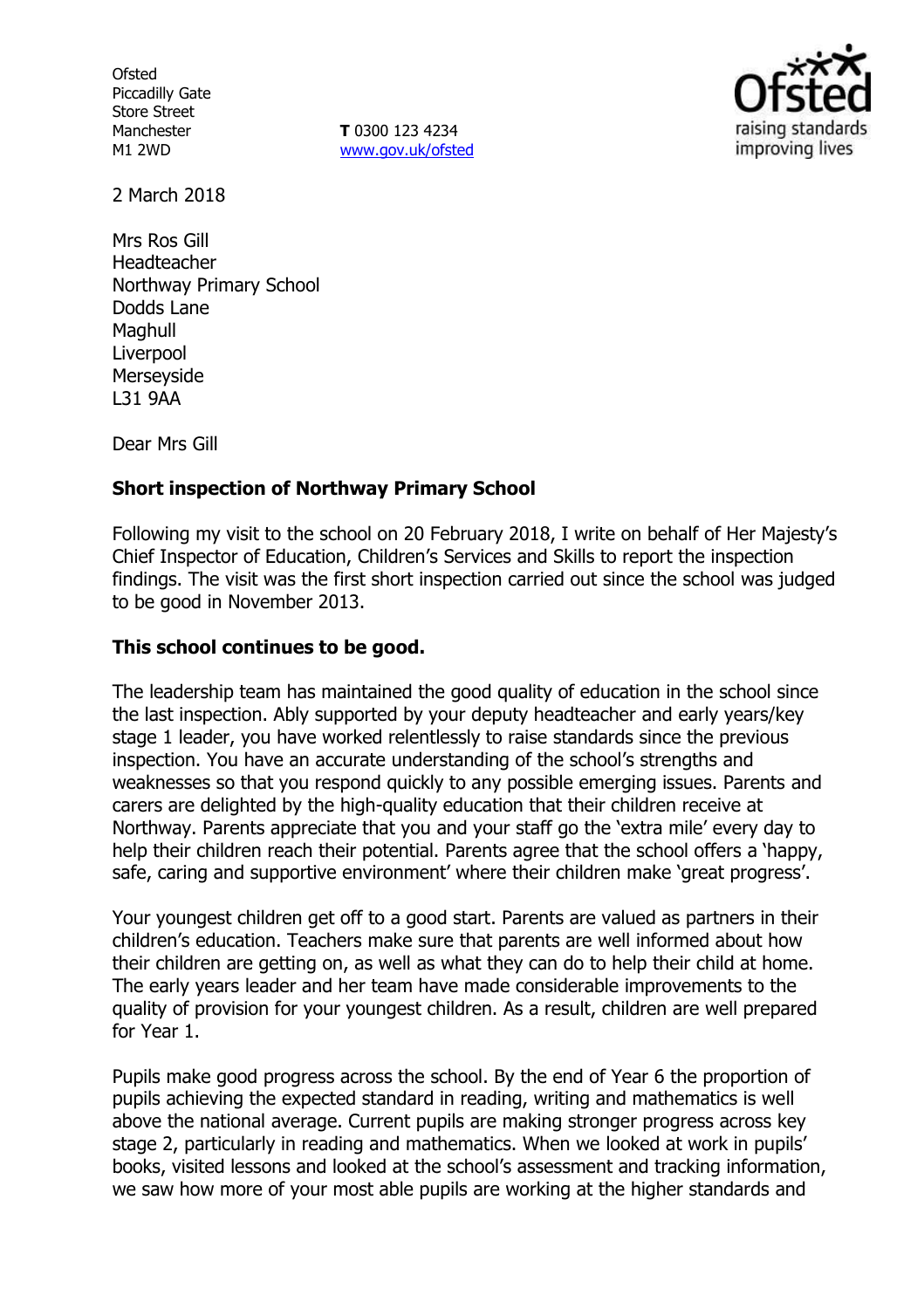

greater depth across the school now. Pupils make good progress in writing. However, more time is needed to embed the many changes the school has made to the teaching of writing. You hope that these changes will enable pupils to make more rapid progress in writing, similar to that in reading and mathematics.

The school is calm and orderly. Pupils listen attentively to their teachers so that lessons proceed without interruption. Pupils told me how they get on well together, both at work and play. Older pupils take their responsibilities as team captains, prefects and monitors seriously. School councillors, digital leaders and the school's 'rights council' all ensure that pupils have a key role in the running of the school. Pupils look smart in their uniforms, take pride in their work and are kind and helpful. However, a small minority of pupils do not conform to the high standards leaders set for punctuality and attendance.

The quality of teaching across the school is consistently good. You invest heavily in staff training. You use a wealth of information to help you tailor support for each member of staff. Staff embrace the wealth of training opportunities. They find senior leaders approachable and supportive. Your focus on improving the quality of teaching across the school is paying dividends. For example, outcomes in mathematics across the school have improved markedly since the previous inspection. Teachers are secure in their mathematics subject knowledge so plan lessons which help pupils make rapid progress.

Governors take a keen interest in the school. They make good use of their diverse skills, expertise and experience to provide effective challenge and support to school leaders. Governors' use a wealth of information to make sure they have a deep understanding of the school's strengths and weaknesses. Governors embrace training opportunities to make sure they keep up to date with their statutory responsibilities. Governors keep a close eye on how leaders use additional funding to improve outcomes for eligible pupils.

At the previous inspection, inspectors asked you to work with the local authority to admit pupils earlier to The Base, a resourced provision for pupils who have special educational needs (SEN) and/or disabilities. The local authority closed this provision last year. However, you have made sure that the expertise you and your staff developed, through running this provision, continues to benefit the pupils in your school.

Inspectors also asked the school to further improve the rate of progress of the most able pupils. Pupils appreciate the frequent opportunities to find out how well they are getting on, for example through pupil conferences. They enjoy the increased levels of challenge set by their teachers. Your most able pupils are relishing the improvements you have made to the teaching of mathematics and reading. These pupils now make more rapid progress, particularly at key stage 2. You recognised that although your disadvantaged most able pupils make similar rates of progress to their peers, they were not reaching the higher standards at the end of each key stage. You and your teaching staff frequently review how well these pupils are getting on. These reviews help you to identify ways to accelerate their rates of progress further. Moreover, you and your colleagues continue to work closely with local schools to share expertise and best practice. Consequently, more of your most able pupils now reach and exceed the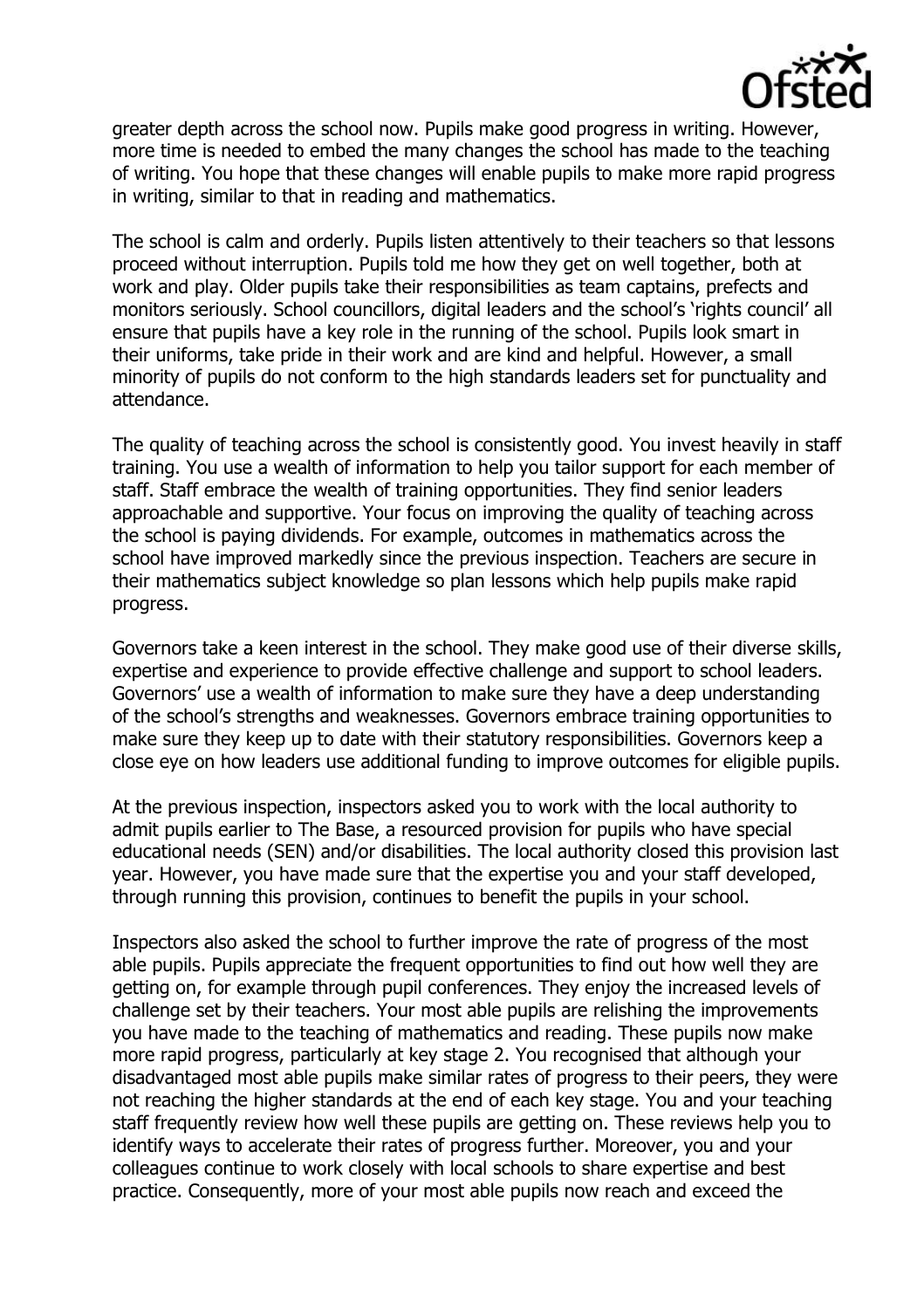

expected standards across the school.

# **Safeguarding is effective.**

The leadership team has ensured that safeguarding arrangements are fit for purpose. Leaders carry out comprehensive checks to ensure that staff are suitable to work with children. Staff and governors undertake frequent training so they understand their roles and responsibilities. Record-keeping is meticulous. Senior leaders and staff know children and their families extremely well. You make sure children and their families access any additional specialist support as needed. Governors, leaders and staff have prioritised children's safety online, both in school and out in the community, over the past two years. The school is working towards the online safety quality mark, to recognise the school's good practice in its internet safety policy and procedures. Pupils are adamant there is no bullying in the school. They are confident that any rare incidents would be dealt with effectively by staff. Parents and pupils agree that pupils are well cared for and safe.

# **Inspection findings**

- You have embraced the opportunities afforded by the government's changes to the curriculum. Your staff have relished working together to develop a curriculum which meets the needs of your pupils. You have capitalised on the wealth of expertise across your staff to ensure that your pupils benefit from a broad and balanced range of subjects. Pupils talk enthusiastically and knowledgeably about the topics they have studied, including 'natural disasters' and 'rocks'. Your subject leaders use a wealth of information to make sure that skills are taught consistently well across the school. Staff work well together, sharing expertise willingly with each other, continually refining and improving the curriculum offer. Over three quarters of your pupils take part in one or more of the numerous lunchtime and after-school clubs you offer, including keep fit, film and forest clubs. Consequently, pupils acquire a wide range of knowledge and skills which stand them in good stead for high school.
- The vast majority of your pupils come to school on time every day. However, there is a small minority of families who struggle to get their children to school. You make sure you get to know your families well so that support is tailored to their specific needs. You make effective use of additional funding for pupils who have SEN and the pupil premium grant so eligible pupils are not disadvantaged by any absences. For example, teaching assistants help pupils catch up any missed learning. Pupils are motivated by the attendance reward system you have put in place. They are keen to earn team points, certificates and end of term rewards. As a result of your efforts, you have reversed the decline in attendance and reduced the numbers of pupils who are persistently absent. However, you are quite rightly concerned about the impact of term-time holidays on the learning of a small but significant number of your pupils.
- One of your school priorities is raising standards in writing across the school. More pupils reach the expected standard in writing at the end of early years now. Effective phonics teaching is giving pupils the confidence to 'have a go' at writing. You have invested in high-quality texts which engage and enthuse your pupils. Work in pupils'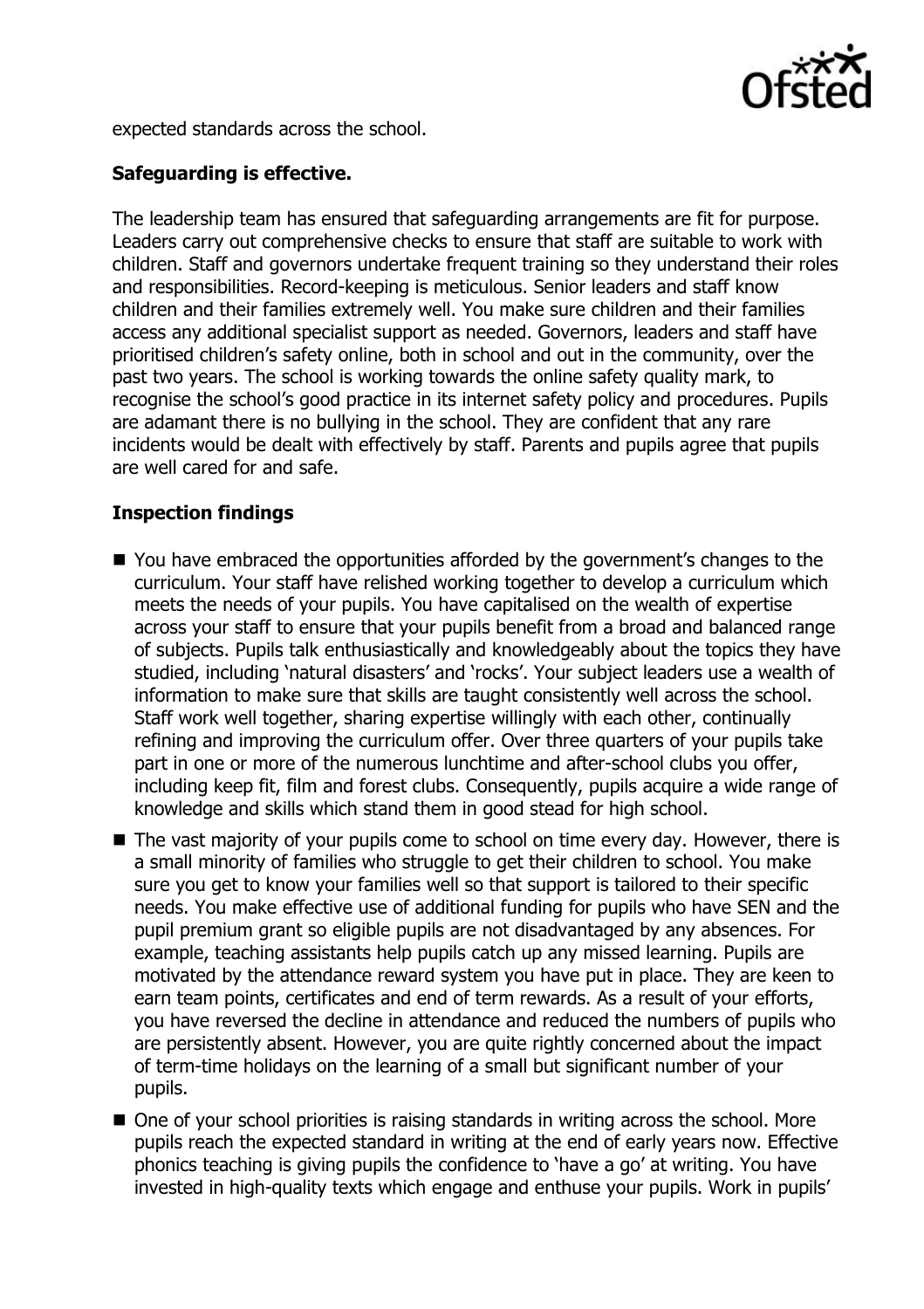

books evidences how these approaches are helping pupils to make more interesting vocabulary choices, their meaning clearer and structure their writing better. You have taken decisive action to improve pupils' spelling as this has hampered pupils writing, historically. It is early days, so you are monitoring the impact of these initiatives on pupils' rates of progress across the school closely.

# **Next steps for the school**

Leaders and those responsible for governance should ensure that they:

- $\blacksquare$  further improve rates of attendance and reduce the number of pupils who are persistently absent, so that no groups of pupils are disadvantaged by poor attendance
- $\blacksquare$  embed the many changes the school has made to the teaching of writing so that pupils across the school make consistently strong progress from their different starting points.

I am copying this letter to the chair of the governing body, the regional schools commissioner and the director of children's services for Sefton. This letter will be published on the Ofsted website.

Yours sincerely

Pippa Jackson Maitland **Her Majesty's Inspector**

## **Information about the inspection**

- The inspector met with senior leaders, teaching and support staff, the chair and two members of the governing body. The inspector also spoke with a representative of the local authority.
- The inspector considered the 68 responses to Ofsted's online survey, Parent View, as well as taking into account seven written responses from parents.
- The inspector met formally with a group of staff and considered the 31 responses to Ofsted's online survey of staff.
- The inspector considered the 58 responses to Ofsted's online survey of pupils, talked informally to pupils throughout the school day as well as meeting formally with a group of pupils.
- The inspector visited classrooms and checked on pupils' work, both in books and on wall displays.
- The inspector looked at information about pupils' progress and attainment, the school's self-evaluation and action plan as well as a range of other documentation.
- The inspector conducted a review of safeguarding, including an evaluation of the